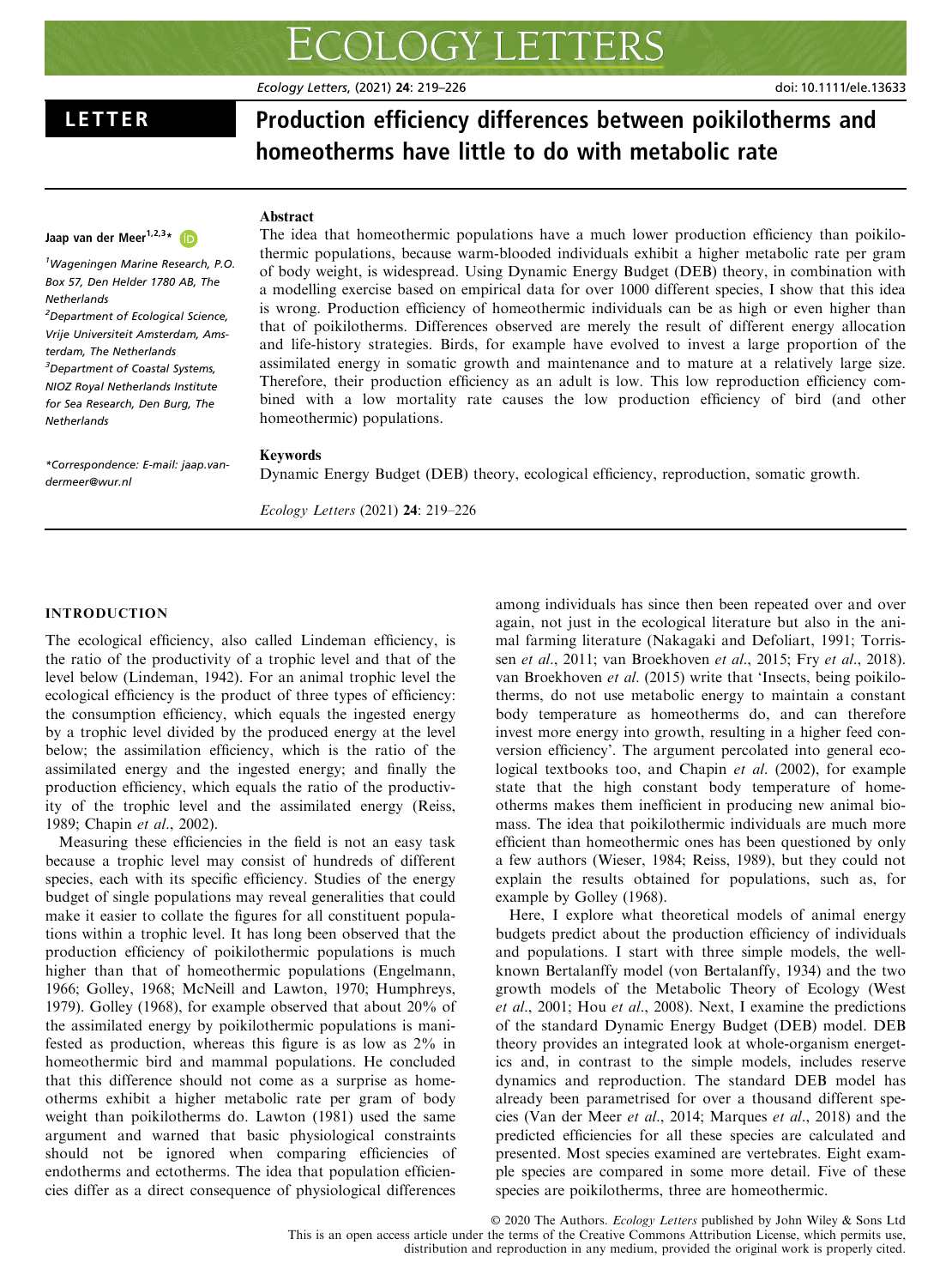#### BERTALANFFY INDIVIDUALS AND POPULATIONS

Although von Bertalanffy (1934) thought of growth as a difference between anabolic and catabolic energy flows, the Bertalanffy growth equation can also be interpreted as the growth rate being the difference between food assimilation rate, which is surface-area related, and maintenance rate, which is volume related (Paloheimo and Dickie, 1965). It can then be written in the form.

$$
\frac{\mathrm{d}V}{\mathrm{d}t} = \frac{aV^{2/3} - bV}{q_r} \tag{1}
$$

where V is the volume of the organism (length<sup>3</sup>), t is time, a is the area-specific assimilation rate (energy length<sup>-2</sup> time<sup>-1</sup>), b is the volume-specific maintenance rate (energy length−<sup>3</sup> time<sup>-1</sup>) and  $q_r$  is the energy required to create one unit of volume (energy length<sup>-3</sup>). The production, expressed in energy, equals the energy content of the tissue created  $q_tV$ . As there are always overhead costs of growth, implying that the energy that is required for tissue growth is more than the chemical energy that the created tissue actually contains, it follows that  $q_t \lt q_r$ . The production rate  $q_t dV/dt$  divided by the assimilation rate  $aV^{2/3}$  thus equals.

$$
q\left(1 - \frac{b}{a}V^{1/3}\right) = q\left(1 - \frac{V^{1/3}}{V^{1/3}_{\infty}}\right)
$$
 (2)

where  $q = q_t/q_t < 1$ . Hence, the production rate–assimilation rate ratio decreases linearly with length, starting at  $q$  when the organism is infinitely small and going to 0 when it reaches its ultimate size, which equals  $V_{\infty}^{1/3} = a/b$ . Indeed, when the organism's size is extremely small, the maintenance rate is negligible compared to the assimilation rate and all assimilated energy is put into growth, with a conversion efficiency of q. The organism approaches its ultimate size when the assimilated energy is just sufficient to pay for the maintenance, and no energy is left anymore for growth. Organisms with the same ultimate size do not differ in this relationship and the magnitude of the volume-specific maintenance rate b, which may be much higher for homeothermic animals than for poikilothermic animals, is not relevant. Only the ratio  $b/a$ counts. The life-time production-assimilation ratio  $r_I(t_d)$  for an individual that dies at age  $t_d$  equals.

$$
r_I(t_d) = \frac{q_I V(t_d)}{\int_0^{t_d} a V(t)^{2/3} dt}
$$
\n(3)

and this function too varies from close to  $q$  for animals that almost immediately die to almost 0 for those that become extremely old (Supplementary material).

For a stationary population the production-assimilation ratio  $r_P$  equals.

$$
r_P = \frac{\int_0^\infty f(x) q_t V(x) dx}{\int_0^\infty f(x) (\int_0^x a V(y)^{2/3} dy) dx} = \frac{q_t \int_0^\infty f(x) V(x) dx}{a \int_0^\infty S(x) V(x)^{2/3} dx}
$$
(4)

where  $f(x)$  is the density function of age at death x,  $S(x)$  is the survival function and  $y$  is age. In case of constant instantaneous mortality rate equal to  $\lambda$ , the density function equals  $f(x) = \lambda \exp(-\lambda x)$  and the survival function<br> $S(x) = \exp(-\lambda x)$  Solving the integrals for this case (see e.g.  $S(x) = \exp(-\lambda x)$ . Solving the integr<br>Van der Meer *et al.*, (2001)) reveals.  $S(x) = \exp(-\lambda x)$ . Solving the integrals for this case (see, e.g.

$$
r_P = q \frac{\lambda}{\lambda + b/q_r} \tag{5}
$$

This result tells that the population production efficiency depends upon the volume-specific maintenance rate  $b$  (scaled by the energy  $q_r$  required to create it) relative to the instantaneous mortality rate  $\lambda$ . If the mortality rate is much higher than the scaled maintenance rate, the efficiency will approach the ratio q. This is logical, as a high mortality rate means that most animals die at a small size and these small animals have an efficiency, as was shown earlier, close to  $q$ . Homeothermic populations with their high maintenance rate can thus only be as efficient as poikilothermic populations when the mortality rate keeps pace with the maintenance rate. In reality, the contrary occurs, with longevity being high enough to approach maximum size and thus population production efficiency being low.

Analysis of the growth models of the Metabolic Theory of Ecology (West et al., 2001; Hou et al., 2008) reveals essentially the same result, but working with a scaling coefficient of  $3/4$  instead of  $2/3$  (Supplementary material).

#### DEB MODELLING

The standard DEB model (Kooijman, 2010) organism has three succeeding life stages, the embryo, which neither feeds nor reproduces, the juvenile, which feeds but does not reproduce, and the adult, which feeds and reproduces. The organism is described by three state variables: (1) structural body volume  $V$ (length<sup>-3</sup>), (2) reserve density [E] (energy length<sup>-3</sup>), which is the amount of reserves per unit of structural body volume and (3) amount of reserves per unit of structural body volume and (3) maturity  $E_H$  (energy), which is the cumulative energy allocated to development. The theoretical concept of reserves in the DEB model should not, as one may be inclined to do, be looked upon as material that is set aside for later use. DEB reserves should be considered as a central depot within individual cells, to which all assimilated material is dispatched and from where material is directly available for metabolic use. Maturity merely quantifies an amount of information and its energetic value is negligible. Hence, the cumulative energetic investment in maturity does not translate into an increase in energy content of the body, but dissipates as heat out of the body.

A list of assumptions gives rise to a set of coupled ordinary differential equations for the three state variables (see Kooijman (2010) for an extensive treatment of DEB theory, and for less detailed but gentler introductions Van der Meer (2006, 2016, 2019)). Assumptions for the standard DEB model are, among other things, that (1) assimilation rate  $\dot{p}_A$  is proportional to the surface area of the structural body, and at maximum food availability equals  $\{\dot{p}_{Am}\}V^{2/3}$ , (2) all assimilated energy enters the reserves and is then mobilised from the reserves (the rate of changes in the reserves is thus the difference between the assimilation rate and the mobilisation rate), (3) a fixed fraction  $\kappa$  of the mobilisation rate is spent on maintenance, which is assumed proportional to structural body volume (it equals  $[\dot{p}_M V]$ , and on growth, assuming fixed costs  $[E_G]$  for growth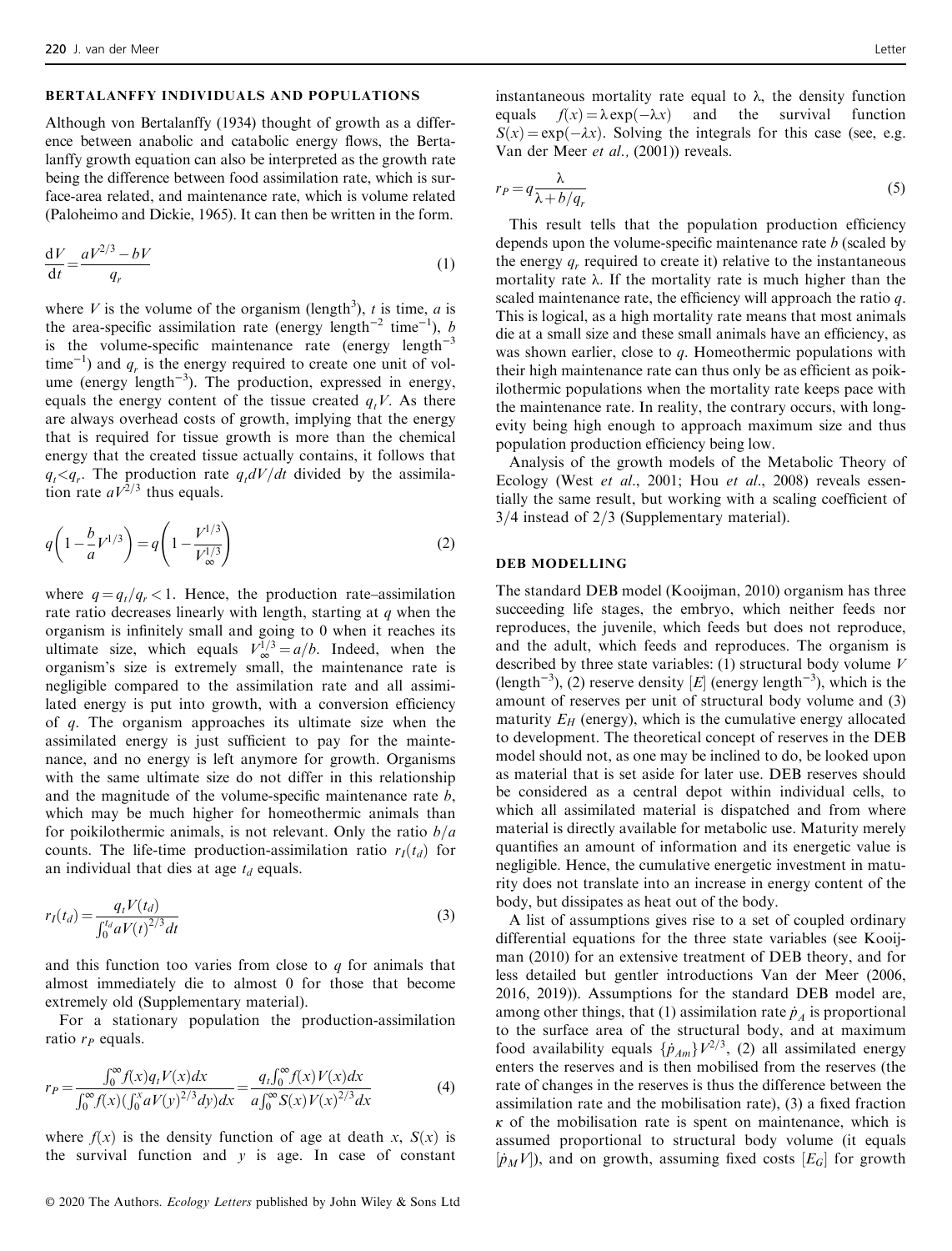per unit volume, (4) embryos and juveniles develop, that is build up maturity, and for them the rate of change of maturity equals  $1 - \kappa$  times the mobilisation rate minus the maturity mainte-<br>nance costs, which are proportional to maturity (5) transitions nance costs, which are proportional to maturity, (5) transitions between embryo and juvenile (called birth) and between juvenile and adult (called puberty) occur at fixed levels of maturity, respectively,  $E_H^b$  and  $E_H^p$ , (6) once the animal has become adult, it has reached its maximum maturity  $E_H^p$  and starts to reproduce.

These assumptions result in the reserve density following first-order dynamics and the rate at which the reserve density drops down in the absence of assimilation is proportional to the energy conductance parameter  $\dot{v}$  and inversely proportional to structural body length  $V^{1/3}$ . The ratio between the area-specific assimilation rate  $\{\dot{p}_{Am}\}\$  and the energy conductance  $\dot{v}$  gives the maximum reserve density.

At constant and maximum food availability, the DEB growth equation is given by.

$$
\frac{\mathrm{d}V}{\mathrm{d}t} = \frac{\kappa \{\dot{p}_{Am}\} V^{2/3} - [\dot{p}_M] V}{\kappa \{\dot{p}_{Am}\} / \dot{v} + [E_G]}
$$
(6)

Reserve density does not change at constant food availability, at least not when the mother has provided the embryo with the adequate amount of reserves. This implies that the structural volume V including the reserves  $E|V$ , easily translates into energy content by the proportionally coefficient.

$$
q_t = \frac{\{\dot{p}_{Am}\}}{\dot{v}} + [E_V]
$$

where  $\left[E_V\right]$  is the energy density of the structural body. That is the energy content of the structural body and the reserves summed equals  $E_{E+V} = q_t V$ . See Table 1 for an explanation of all DEB parameters.

Hence at constant food conditions, the DEB model and the Bertalanffy model are very similar, as far as somatic growth and reserve dynamics are concerned. For the DEB model the somatic production rate (including reserves)  $q_t dV/dt$  divided by the assimilation rate  $\{\dot{p}_{Am}\}V^{2/3}$  equals.

$$
\kappa q \left( 1 - \frac{V^{1/3}}{V_{\infty}^{1/3}} \right) \tag{7}
$$

where  $V_{\infty}^{1/3} = \kappa {\{\dot{p}_{Am}\}}/{[\dot{p}_M]}$ . Hence the conclusions of the previous section on production efficiency more or less hold for the standard DEB model, apart of course from the reproduction part, which will be discussed next. Table 2 provides the DEB interpretation of the Bertalanffy parameters.

The rate of change of maturity equals  $1 - \kappa$  times the mobil-<br>tion rate minus the maturity maintenance costs, which are isation rate minus the maturity maintenance costs, which are proportional to maturity. Hence.

$$
\frac{\mathrm{d}E_H}{\mathrm{d}t} = (1 - \kappa)\dot{p}_C - \dot{k}_J E_H \tag{8}
$$

for  $E_H < E_H^p$ . When the animals have become mature (at puberty), that is  $E_H = E_H^p$ , maturity does not change anymore and  $dE_H/dt=0$  and the energy is channelled into reproductive material. The rate at which the energy in reproductive material builds up is.

$$
\frac{\mathrm{d}E_R}{\mathrm{d}t} = \kappa_R \left( (1 - \kappa) \dot{p}_C - \dot{k}_J E_H^p \right) \tag{9}
$$

where  $\kappa_R$  is the efficiency at which invested energy in reproduction is actually stored in reproductive material. This parameter is supposed to be close to one, as, for example no major biochemical transformations are involved in transferring adult reserves into juvenile reserves within the egg. It can be shown that the mobilisation rate  $\dot{p}_C$  equals.

$$
\dot{p}_C = \frac{\{\dot{p}_{Am}\}/\dot{v}}{\kappa \{\dot{p}_{Am}\}/\dot{v} + [E_G]} \left( \dot{v}[E_G] V^{2/3} + [\dot{p}_M] V \right)
$$

The contribution of reproduction to the production efficiency is indicated by the ratio between the reproduction rate, that is the rate at which energy is stored in reproductive material d  $E_R/d$  t, and the assimilation rate  $\dot{p}_A$ . Unfortunately, this ratio is thus given by a complicated expression. For fully grown adults (for which  $V = V_{\infty}$  and  $\dot{p}_C = {\{\dot{p}_{Am}\}}V_{\infty}^{2/3}$ ) the ratio simplifies to.

$$
\kappa_R \left( (1 - \kappa) - \frac{\dot{k}_J E_H^p}{\{\dot{p}_{Am}\} V_\infty^{2/3}} \right) \tag{10}
$$

For illustrative reasons I can make one extra assumption that simplifies this expression even further. In DEB theory, the ratio  $\left| \dot{p}_M \right| / \left| E_G \right|$  is called the 'maintenance rate coefficient'  $k_M$ . It stands for the maintenance costs of structure relative to the investment, and the reader might recall the similar ratio  $b/q_r$ , that popped up earlier in the analysis of the Bertalanffy model. When  $k_j = k_M$ , which means that the relative mainte-<br>nance costs of maturity equal those of the somatic hody if nance costs of maturity equal those of the somatic body, it can be shown (Kooijman, 2010) that.

$$
E_H = \frac{1-\kappa}{\kappa} [E_G] V
$$

Hence setting  $k_J = k_M$  implies that maturity, which is<br>ached when  $F_{tt} - F^p$  occurs at a fixed volume V. One reached when  $E_H = E_H^p$ , occurs at a fixed volume  $V_p$ . One

Table 1 Primary parameters of the standard DEB model

| Symbol                            | Dimension            | Interpretation                                                    | Process                |  |
|-----------------------------------|----------------------|-------------------------------------------------------------------|------------------------|--|
| $\{\dot{p}_{Am}\}$                | $\rho L^{-2} t^{-1}$ | Surface-area-specific maximum<br>assimilation rate                | Assimilation           |  |
| $\kappa_X$                        |                      | Digestion efficiency                                              | Digestion              |  |
| $\dot{v}$                         | $Lt^{-1}$            | Energy conductance                                                | Mobilisation           |  |
| ĸ                                 |                      | Fraction of mobilisation rate spent<br>on maintenance plus growth | Allocation             |  |
| $[\dot{p}_M]$                     | $e^{-3}t^{-1}$       | Volume-specific maintenance rate                                  | Turnover/<br>activity  |  |
|                                   | $eL^{-3}$            | Volume-specific costs of growth                                   | Growth                 |  |
| $\left[E_G\right]$<br>$\dot{k}_J$ |                      | Specific maturity maintenance                                     | Regulation/<br>defence |  |
| $K_R$                             |                      | Reproduction efficiency                                           | Egg<br>formation       |  |
| $E_H^b$                           | e                    | Maturity at birth                                                 | Life history           |  |
| $E_H^p$                           | e                    | Maturity at puberty                                               | Life history           |  |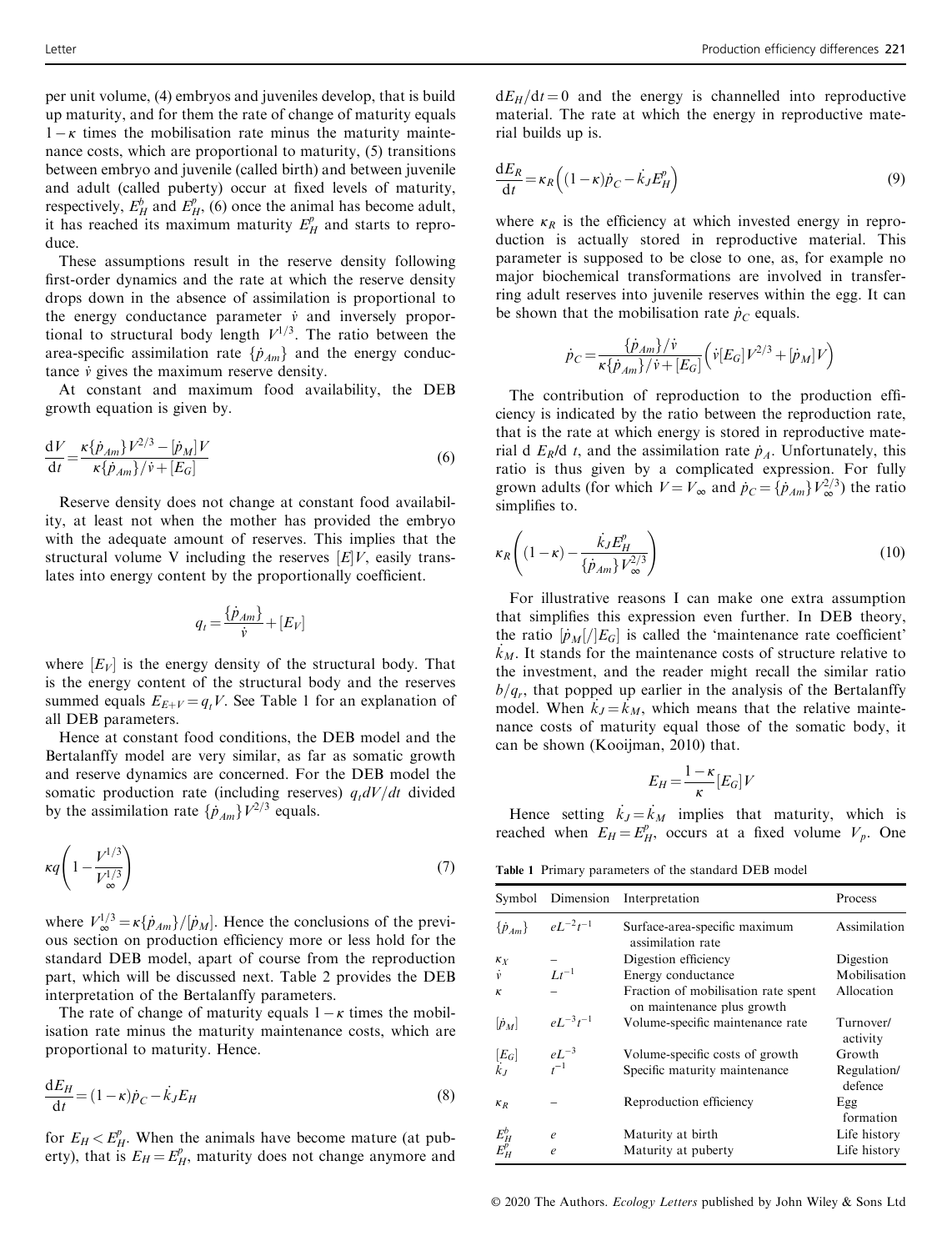consequence is that for fully grown animals, equation 9 simplifies to.

$$
\frac{\mathrm{d}E_R}{\mathrm{d}t} = \kappa_R (1 - \kappa) \left( \left\{ \dot{p}_{Am} \right\} V_{\infty}^{2/3} - \frac{\left[ \dot{p}_M \right]}{\kappa} V_p \right) \tag{11}
$$

and the reproduction rate–assimilation rate ratio simplifies to

$$
\kappa_R(1-\kappa)\left(1-\frac{V_p}{V_\infty}\right) \tag{12}
$$

Clearly, this ratio is, apart from the reproduction efficiency parameter  $\kappa_R$ , only determined by two dimensionless (compound) parameters, the fraction of the mobilised energy spend on somatic growth and maintenance  $\kappa$  and the ratio between the volume at puberty and the ultimate volume. Possible differences in this ratio between homeothermic and

Table 2 The DEB interpretation of the Bertalanffy model

| DEB process or parameter name                                     | Bertalanffy   | <b>DEB</b>                         |
|-------------------------------------------------------------------|---------------|------------------------------------|
| Assimilation rate                                                 | $aV^{2/3}$    | $\{\dot{p}_{Am}\}V^{2/3}$          |
| Area-specific assimilation rate channelled<br>to soma             | $\mathfrak a$ | $\kappa\{\dot{p}_{4m}\}\$          |
| Volume-specific maintenance rate                                  | h             | $ \dot{p}_M $                      |
| Volume-specific costs of growth including<br>reserves for growth  | $q_r$         | $\kappa\{p_{4m}\}/v+[E_G]$         |
| Volume-specific energy content of<br>structure including reserves | $q_t$         | $\{\dot{p}_{4m}\}/\dot{v} + [E_V]$ |

poikilothermic individuals thus bear no direct relationship with a higher maintenance rate of homeotherms.

#### FITTING THE STANDARD DEB MODEL

At present, the Dynamic Energy Budget model has been fitted for more than two thousand species. The results were downloaded from the add-my-pet website at [https://www.bio.vu.nl/](https://www.bio.vu.nl/thb/deb/deblab/add_my_pet/index.html) [thb/deb/deblab/add\\_my\\_pet/index.html](https://www.bio.vu.nl/thb/deb/deblab/add_my_pet/index.html) on February 12, 2020. All 1329 species that were fitted with the standard model (the so-called std and stx models) were selected. This selection contained 420 mammals, 451 birds, 161 reptiles, 112 amphibians, 138 other chordates, most of them either ray-finned fishes (78) or cartilaginous fishes (49), and finally 47 invertebrates.

For eight species some more detailed results are presented as examples. Four of these species, the water flea Daphnia magna, the Antarctic krill Euphausia superba, the western fence lizard Sceloporus occidentalis, and the black-capped chickadee Poecile atricapillus were selected because their fits were based on extensive data sets, containing food intake rates, growth rates and reproduction rates. The other four species, two homeotherms and two poikilotherms, were, mainly for illustrative reasons, taken from various outer regions of the space spanned by the relevant DEB parameters (such as  $\kappa$ ), which implies that these species show different energy allocation strategies. These species are the thicklip grey mullet Chelon labrosus, the Bengal monitor Varanus



Figure 1 Production efficiency of fully grown adults, given by the ratio between reproductive rate and assimilation rate, vs. the production efficiency at birth, given by the ratio between growth rate and assimilation rate, for 1392 species. In the main central panel mammals and birds are shown by black solid circles and all other groups by grey open circles. The side panels show the same points, but coloured for a specific group, on the left side mammals, birds and reptiles, on the right side amphibians, other chordates and other phyla. Numbers in the main panel refer to the eight example species, see Table 3 for explanation. The diagonal line gives all points where the two efficiencies are equal.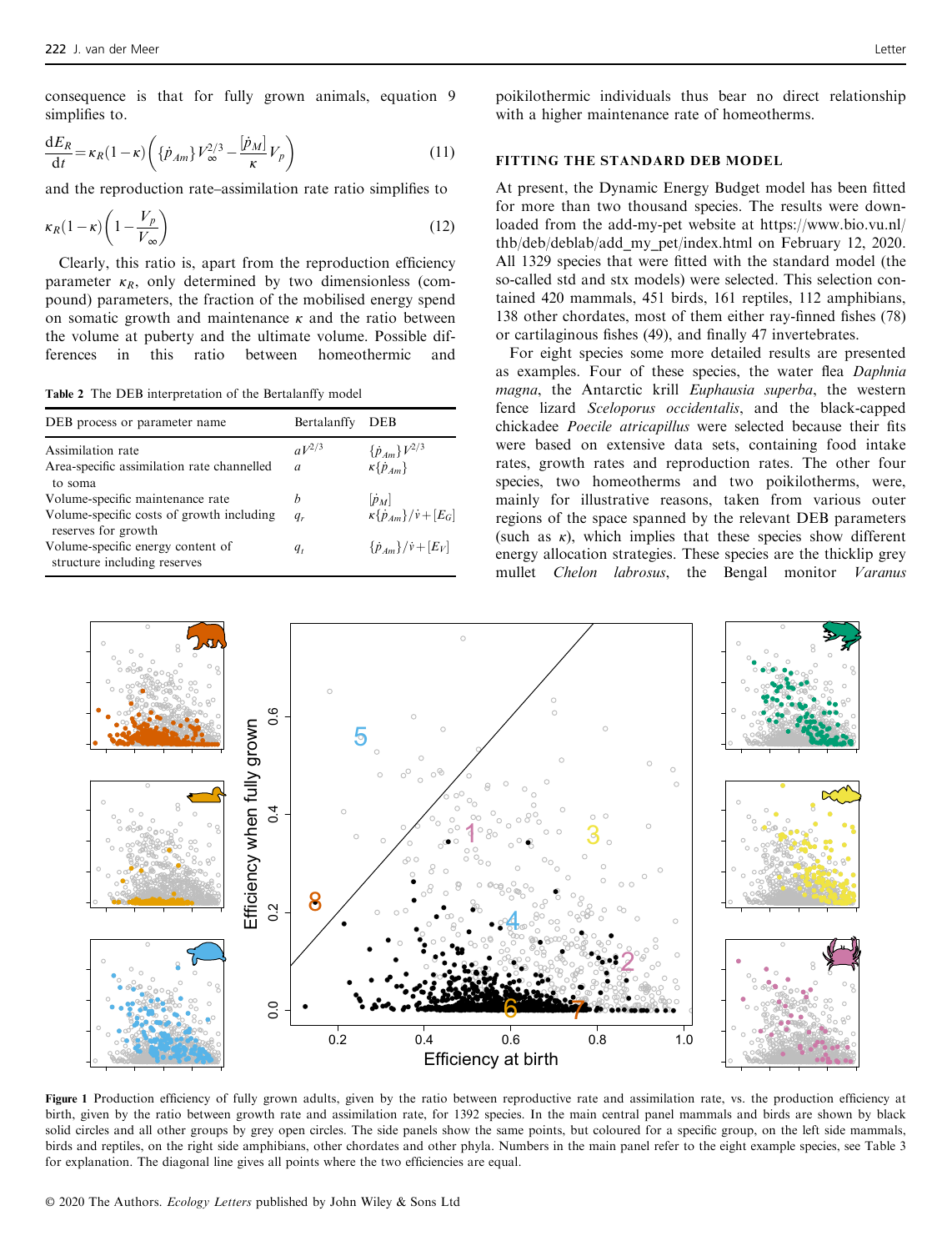

Figure 2 The DEB parameter  $\kappa$ , which is the fraction of the mobilisation rate spent on somatic maintenance and growth, vs. relative length at birth, that is when feeding starts (upper left panel) and at puberty, that is when reproduction starts (upper right panel). The DEB parameter  $\{ \dot{p}_{Am} \}$ , which is the areaspecific assimilation rate, vs.  $\left[\dot{p}_M\right]$ , which is the volume-specific maintenance rate (lower panels). The size of the circles is proportional to the production efficiency at birth (left panels) or when fully grown (right panels).

bengalensis, the black bear Ursus americanus and Peters' dwarf epauletted fruit bat Micropteropus pusillus.

All classes (mammals, birds, reptiles, birds, ray-finned fishes and cartilaginous fishes) show a very large variation in the production efficiency at birth, ranging, for example for reptiles from 0.24 to 0.93, for mammals from 0.13 to 0.98 and for birds from 0.26 to 0.80 (Fig. 1). The variation in the production efficiency of fully grown animals is lower, especially for birds (Fig. 1). The production efficiency of fully grown reptiles ranges from almost zero to 0.61, and 95% of the birds have an efficiency as an adult lower than 0.015.

Theory predicted that the efficiency at birth is mainly governed by k and by the relative length at birth  $l_b = V_b^{1/3} / V_{\infty}^{1/3}$ (eqn 7), which is confirmed by the model fits (Fig. 2). The higher  $\kappa$  and the lower  $l_b$ , the higher the production efficiency at birth. Antarctic krill and the thicklip grey mullet combine a high allocation fraction to soma with a very low relative size at birth and indeed have a high production efficiency in early life (Figs 1 and 3, Table 3). This also holds for the black bear, who is born at a very small size relative to the size of its parents. The black bear is born with a weight of less than 300 g, whereas its father can weigh as much as 130 kg. The opposite is true for the fruit bat, who allocate a large fraction of the mobilised energy to reproduction and whose birth size (15.5 g) is very large compared to the size of its mother (35 g).

Theory also predicted that the efficiency of fully grown individuals is governed by  $\kappa$  and by the relative length at puberty (eqns 10 and 11). But now the rules are: The lower  $\kappa$  and the lower  $l_p$ , the higher the production efficiency as a fully grown adult (Fig. 2). Two examples: the black-capped chickadee has, as most other birds, a very high allocation fraction to soma plus a high relative size at puberty, which causes a very low production efficiency later in life as an adult. In contrast, the bengal monitor has a very low allocation fraction to soma and reaches puberty at a relatively small size, and therefore even shows a higher production efficiency as adult than as newly born juvenile (Figs 1 and 3, Table 3).

The DEB parameters  $\left[\dot{p}_M\right]$  and  $\left\{\dot{p}_{Am}\right\}$  determine the sizespecific maintenance and assimilation rates and indirectly the metabolic rate. A consistent pattern between these parameters and production efficiency could not be found (Fig. 2).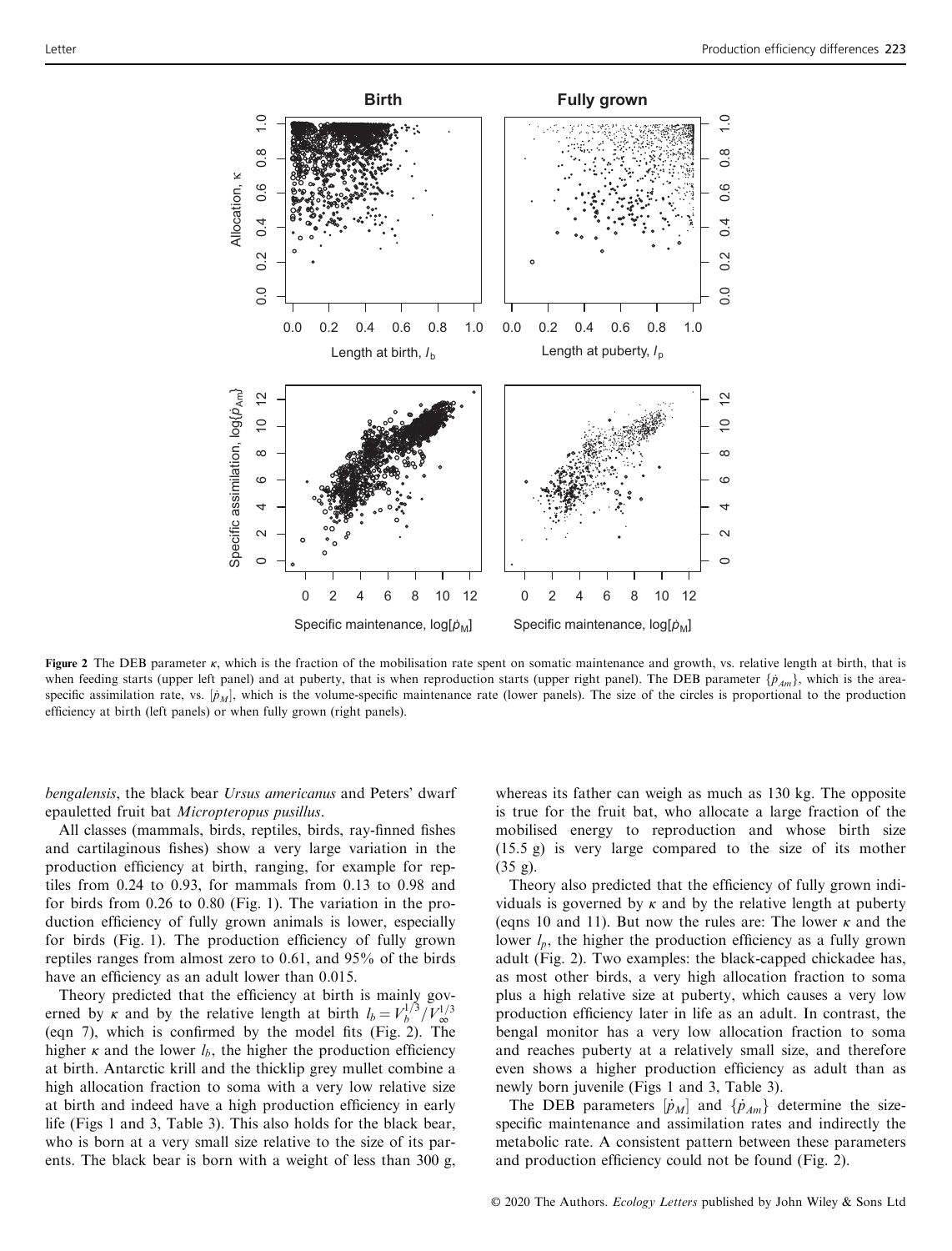

Figure 3 Life-time production efficiency vs. age after birth. The efficiency is given by the ratio between the energetic content of the body including reserves plus the cumulative energetic investment in reproduction from puberty to the age indicated (numerator) and the cumulative assimilation rate from birth to the age indicated (denominator). Eight selected species, see Table 3. The discontinuity occurs at the age of puberty, see text for further explanation.

#### DISCUSSION

The idea that homeothermic populations have a much lower production efficiency than poikilothermic populations because homeothermic individuals exhibit a higher metabolic rate per gram of body weight than poikilothermic individuals do, has been firmly settled in the minds of many ecologists and livestock scientist, see, for example Chapin et al. (2002). If one compares two organisms of the same size and with the same assimilation rate, the efficiency of the poikilotherm will indeed be much higher, as it spends much less on maintenance and heating. It is tempting to conclude from this observation that production efficiency has to be less in homeotherms vs. poikilotherms. But if one describes this comparison in terms of, for example the Bertalanffy model as given above, one will see that such a conclusion is not warranted. Assume equal size  $(V_1^* = V_2^* = V^*)$ , equal specific assimilation rate  $(a_1 = a_2 = a)$ ,<br>equal energy density and overhead costs of growth equal energy density and overhead costs of growth  $(q_1 = q_2 = q)$ , but much lower maintenance costs for the poikilotherm  $(b_1 \ll b_2)$ , where the index '1' refers to the poikilotherm and '2' to the homeotherm. The efficiency, given by  $q(1-(b_i/a)V^*)$  (eqn 2), is thus indeed much higher for the poikilotherm. But this comparison is only a particular spanpoikilotherm. But this comparison is only a particular snapshot during their lives. The poikilotherm in the example will grow to a much larger size (maximum length is given by  $a/b_i$ , so the comparison is in fact between a 'small' poikilotherm (relative to its ultimate size) and a 'large' homeotherm. This is the main underlying reason that the poikilotherm has a higher efficiency in the presented example. If two species of the same size that will also reach the same ultimate size are compared, their efficiency is the same, because the ratio  $a/b$  is similar. The higher specific maintenance rate of the homeotherm is then associated with a higher specific assimilation rate.

The Bertalanffy model further predicts that animals that reach the same ultimate size (and thus have the same ratio  $a/b$ ) can only differ in their growth efficiency due to a difference in the parameter  $q$ . This parameter is given by the ratio of the energy content of the tissue created  $(q_t)$  and the energy required to create a unit of tissue  $(q_r,$  which is roughly the sum of overhead cost and the energy content of the tissue). These parameters are generally believed to be rather similar across species, which would imply that there will not be much difference in production efficiency in the case of the same maximum body size. The DEB model prediction is slightly more complicated, as the allocation parameter  $\kappa$  and the maximum reserve density  $({\{\dot{p}_{Am}\}}/{\dot{v}})$  also play a role. The more is allocated to growth and somatic maintenance and the more reserves there are, the higher the growth efficiency is. The variability in these parameters might also explain the results of a recent study that suggests that overhead costs of growth can be very low and are much more variable than previously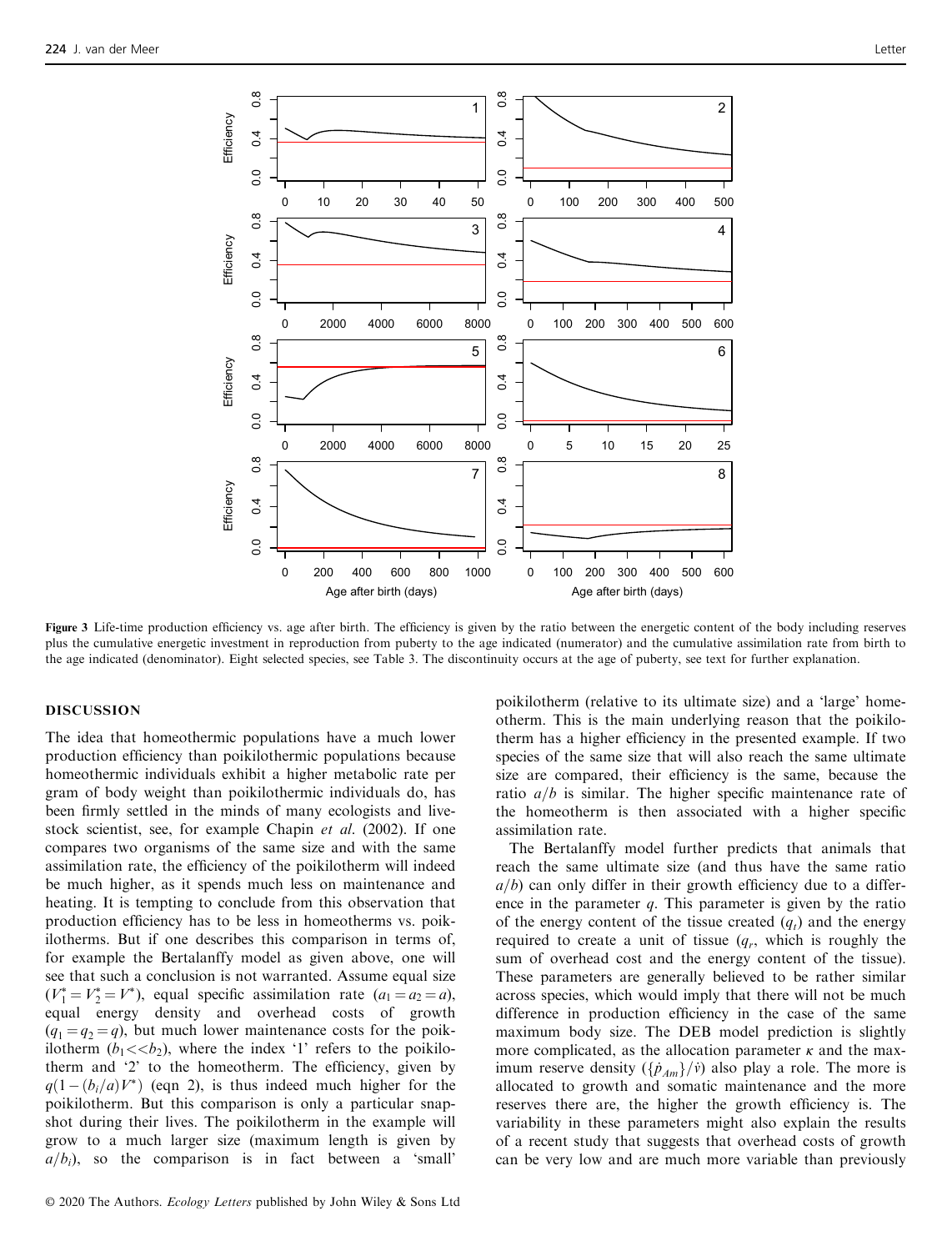Table 3 Estimates of the DEB parameters  $\kappa$ ,  $\{\dot{p}_{Am}\}$  and  $[\dot{p}_M]$  and the DEB predictions for the relative lengths at birth  $l_b$  and at puberty  $l_p$  for eight example species. The dimensionless parameter κ is the fraction of the mobilisation rate spent on somatic maintenance and growth. The parameters  $\{p_{Am}\}$ , which is the area-specific assimilation rate and  $\left[\dot{p}_M\right]$ , which is the volume-specific maintenance rate, are given at the body temperature T

| Number | <b>Species</b>                     | $\kappa$ | $\{p_{Am}\}$<br>$\rm cm^{-2}$<br>Jd <sup>–</sup> | $ p_M $<br>Jd <sup>-</sup><br>$\text{cm}^{-3}$ | l <sub>b</sub> |       | $^{\circ}C$ |
|--------|------------------------------------|----------|--------------------------------------------------|------------------------------------------------|----------------|-------|-------------|
|        | Water flea                         | 0.581    | 313                                              | 1200                                           | 0.170          | 0.457 | 20          |
|        | Antarctic krill                    | 0.895    | 238                                              | 214                                            | 0.030          | 0.586 | 9           |
| 3      | Thicklip grey mullet               | 0.619    | 247                                              | 12                                             | 0.004          | 0.256 | 15          |
| 4      | Western fence lizard               | 0.786    | 1047                                             | 612                                            | 0.355          | 0.709 | 24          |
|        | Bengal monitor                     | 0.356    | 350                                              | 6.7                                            | 0.207          | 0.353 | 25          |
| 6      | Black-capped chickadee             | 0.995    | 16568                                            | 10074                                          | 0.359          | 0.951 | 42          |
|        | Black bear                         | 0.927    | 7465                                             | 194                                            | 0.138          | 0.998 | 37          |
| 8      | Peters' dwarf epauletted fruit bat | 0.472    | 1171                                             | 234                                            | 0.770          | 0.917 | 35          |

thought (Ferral et al., 2020). Here there is room for further explorations. There are, however, no reasons to believe that these differences in allocation, reserve density and overhead costs of growth have anything to do with the homeothermpoikilotherm dichotomy.

Within the standard DEB model an extra area-specific heating term  $\{\dot{p}_T\} V^{2/3}$  could have been included, where the parameter  $\{\dot{p}_T\}$  stands for the area-specific heating, and such term can also easily be added to the Bertalanffy model (e.g.  $hV^{2/3}$ ). This would have changed the efficiency predictions. In this case, the growth efficiency of the Bertalanffy model as given in eqn 2 is multiplied by a factor  $(a-h)/a$ . The term  $V_{\infty}$  in<br>the simplified reproduction rate-assimilation rate ratio of the the simplified reproduction rate–assimilation rate ratio of the DEB model (eqn 12) changes into  $\left(V_{\infty}^{1/3} + \{p_T\}/|\dot{p}_M|\right)V_{\infty}^{2/3}$ .<br>However for none of the mammals and birds there was a However, for none of the mammals and birds there was a need to include such extra surface-area-related heating term in the DEB model fitting procedure. Apparently, the high volume-related maintenance costs, which include activity, etc., substitute for all thermoregulation costs (Humphries and Careau, 2011). The underlying idea that animals spend most of their time in their thermoneutral zone (with respect to the field metabolic rate) is also confirmed by the fact that in many birds and mammals even basal metabolic rate hardly differs between summer and winter (McKechnie et al., 2015; Schaeffer *et al.*, 2020). When differences are observed they rarely exceed more than 30%, whereas a factor of 10-15 would be required if the productivity of mammalian or avian populations were to be brought into line with the productivity of individual mammals or birds.

Predictions made with the theoretical standard DEB model, which was fitted to empirical data for more than a thousand species, confirmed that the production efficiency of growing birds and mammals can be just as high or even higher than that of growing reptiles, amphibians or fishes. This is exemplified by newly born black bears who have a much higher production efficiency than newly hatched Bengal monitors. The production efficiency of adult birds is indeed much lower than that of, for example adult water fleas, but that is the result of a different energy allocation strategy and not of a higher avian metabolic rate. Birds have evolved to invest a high proportion of the mobilised energy in somatic growth and maintenance (they have a large value for  $\kappa$ ) and to mature at a relatively large size, and therefore their production efficiency as an adult is low. This, in combination with a relatively low

mortality rate in comparison to a high physiological rate, causes the low production efficiency of bird populations (and other homeothermic populations) compared to poikilothermic populations.

The temperature-dependent assimilation and maintenance rate parameters (which affect metabolic rate) did not show a clear relationship with production efficiencies. This should not come as a surprise as the relevant equations for the production efficiencies (eqns 7, 10 and 11) do not contain these parameters. Besides, these equations only contain ratios of rates, and temperature effects will thus always cancel out.

Although the on average low production efficiency of fully grown mammals and birds is directly linked to a specific energy allocation and life-history strategy (i.e. high fraction towards soma and large relative size at puberty), one might wonder whether unknown physiological constraints exist that have forced homeotherms to adopt such strategy. It is therefore interesting to explore whether artificial selection could or already has resulted in, for example adult birds with a much higher production efficiency. It has been mentioned above that 95% of the birds in the add-my-pet data collection have, when fully grown, a production efficiency lower than 0.015. But there are a few bird species with much higher efficiency, as can be seen in Fig. 1. The collection basically contains only wild animals, but with the exception of a few husbandry and poultry species. One of these is the white leghorn Gallus gallus domesticus. This chicken lays on average 0.82 egg per day resulting in a production efficiency equal to 0.34. Such efficiency is comparable to that of the water flea and the thicklip grey mullet and much higher than the western fence lizard achieves. It is, of course, also much higher than that of the wild jungle fowl *Gallus gallus* that lays six eggs a year and has a production efficiency as an adult as low as 0.007.

This study used DEB theory, which provides an integrated look at whole-organism energetics. By recognising that animals only function as a whole individual, this study was able to falsify the hitherto prevailing notion that metabolic rate alone can explain the difference in production efficiency among animal groups.

#### ACKNOWLEDGEMENT

I thank Drs. Bas Kooijman and Mike Kearney for providing helpful comments on an earlier draft.